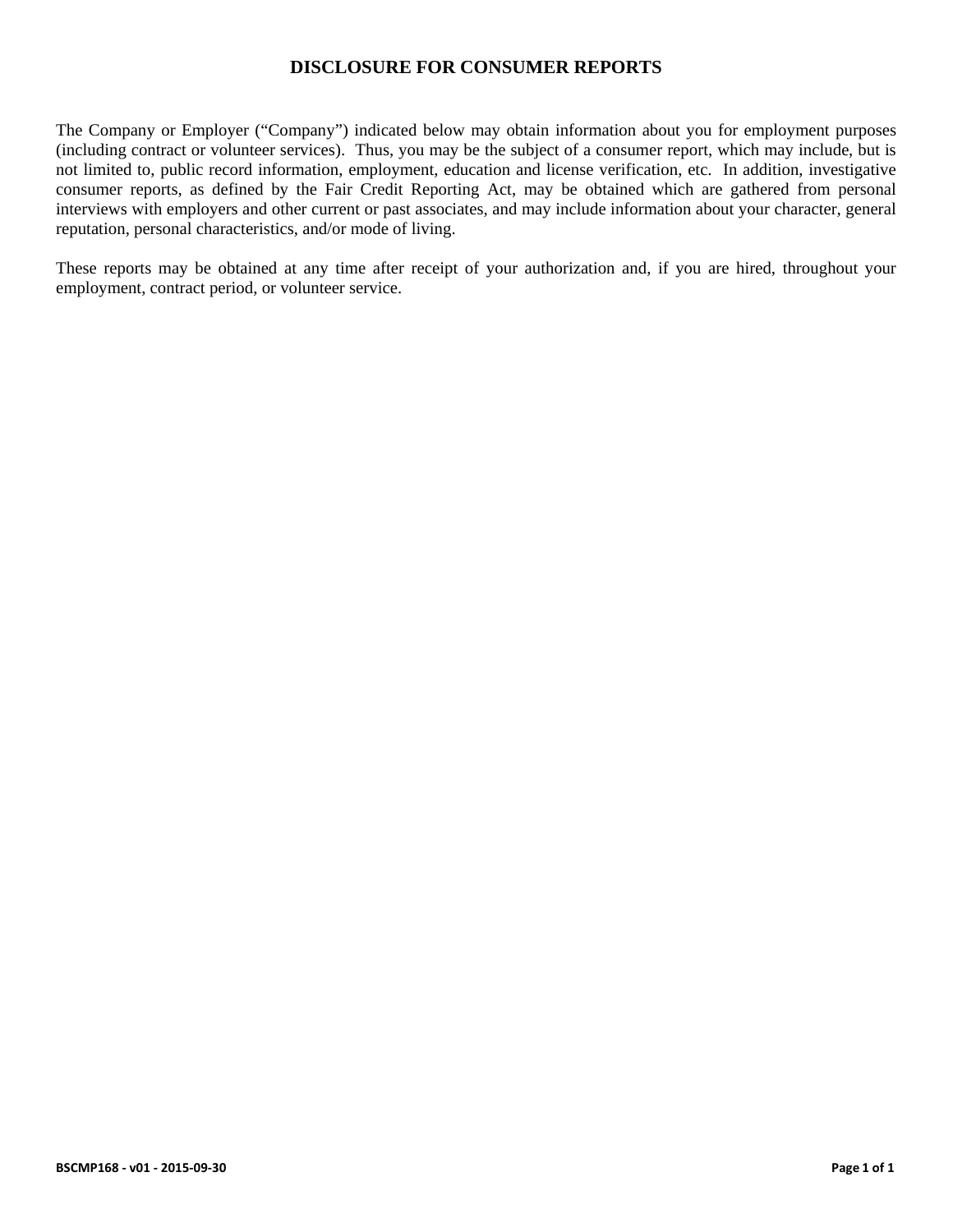#### **CONSUMER REPORT AUTHORIZATION**

**I hereby authorize procurement of consumer report(s) and investigative consumer report(s) by Company. If hired (or contracted), this authorization shall remain on file and shall serve as ongoing authorization for Company to procure such reports at any time during my employment, contract, or volunteer period. I authorize without reservation any person, business or agency contacted by the consumer reporting agency to furnish the above-mentioned information.**

#### **This authorization is conditioned upon the following representations of my rights:**

I understand that I have the right to make a request to the consumer reporting agency: Employment Background Investigations, Inc. ("EBI"), P.O. Box 629, Owings Mills, MD 21117, telephone number (410) 486-0730, upon proper identification, to obtain copies of any reports furnished to Company by EBI and to request the nature and substance of all information in its files on me at the time of my request, including the sources of information, and EBI, on Company's behalf, will provide a complete and accurate disclosure of the nature and scope of the investigation covered by any investigative consumer report(s). I understand that I can dispute, at any time, any information that is inaccurate in any type of report with EBI. For complete details pertaining to EBI's privacy practices, including whether your personal information will be sent outside of the U.S. or its territories, EBI's Privacy Policy can be viewed at[: http://www.ebiinc.com/privacy-policy.html.](http://www.ebiinc.com/privacy-policy.html) 

I acknowledge receipt of the DISCLOSURE FOR CONSUMER REPORTS and A SUMMARY OF YOUR RIGHTS UNDER THE FAIR CREDIT REPORTING ACT. I hereby authorize, without reservation, any law enforcement agency, administrator, local, state or federal agency, institution, school or university (public or private), information service bureau, employer, insurance company or the National Records Center to furnish any and all background information (including, but not limited to, driving and/or motor vehicle records, transcripts, grades and attendance records, employment history, salary information and references, workers' compensation documents, records or reports in Pennsylvania, from the Industrial Commission of Arizona and in all other states, and drug and alcohol testing results) requested by EBI acting on behalf of Company, and/or Company itself agree that a facsimile ("fax") or photographic copy of this Authorization shall be as valid as the original.

#### **STATE SPECIFIC RIGHTS**

**California, Minnesota and Oklahoma applicants or employees:** Please check the box if you would like to receive a copy of your consumer report if one is obtained by the Company.  $\Box$ 

**New York applicants or employees:** I understand that by signing below, I acknowledge receipt of Article 23-A of the New York Corrections Law. **California applicants or employees:** I understand that by signing below, I acknowledge receipt of California Civil Code 1786.22. Pursuant to Section 1786.22 of the California Civil Code, I understand that I have a right to contact EBI during business hours to obtain all information in EBI's file for my review. I may also obtain a copy of such information in person at EBI's office at the address listed above or by mail. I may also receive a summary of the file by telephone (if I have previously provided proper identification in writing to EBI). EBI has trained personnel available to explain any information in my file to me, and if the file contains any information that is coded, such will be explained to me.

**Washington applicants or employees:** I understand that if the report is provided to an employer in the State of Washington, that I can contact the following office for more information regarding my rights under Washington state law in regard to these reports: State of Washington Attorney General, Consumer Protection Division, 800 5<sup>th</sup> Ave, Ste. 2000, Seattle, Washington 98104-3188, (206) 464-7744.

Company/Employer: \_

Applicant Name:

Applicant Signature: \_\_\_\_\_\_\_\_\_\_\_\_\_\_\_\_\_\_\_\_\_\_\_\_\_\_\_\_\_\_\_\_\_\_\_\_\_\_\_\_\_\_\_\_\_\_\_\_\_\_ Date: \_\_\_\_\_\_\_\_\_\_\_\_\_\_\_\_\_\_\_\_\_\_\_\_\_\_\_\_\_\_\_\_\_\_\_\_\_\_\_\_\_\_\_\_\_

|                           |                                   |  |               |   |  |                          |  |  |  |                            |                 |                 | TO BE COMPLETED BY APPLICANT |                         |  |                   | The Following Information Is True And Correct To The Best Of My Knowledge And Will Be Used For Background Screening Purposes Only.<br>Please Use an Ink Pen and Print Clearly. Use "UPPER CASE" Letters. One Letter Per Block. |  |  |  |               |  |     |      |  |  |  |  |
|---------------------------|-----------------------------------|--|---------------|---|--|--------------------------|--|--|--|----------------------------|-----------------|-----------------|------------------------------|-------------------------|--|-------------------|--------------------------------------------------------------------------------------------------------------------------------------------------------------------------------------------------------------------------------|--|--|--|---------------|--|-----|------|--|--|--|--|
| <b>Legal First Name</b>   |                                   |  |               |   |  |                          |  |  |  |                            |                 |                 |                              | <b>Middle Name</b>      |  |                   |                                                                                                                                                                                                                                |  |  |  |               |  |     |      |  |  |  |  |
| <b>Legal Last Name</b>    |                                   |  |               |   |  |                          |  |  |  |                            |                 |                 |                              |                         |  |                   |                                                                                                                                                                                                                                |  |  |  | <b>Suffix</b> |  |     |      |  |  |  |  |
| Social Security No.       |                                   |  |               | - |  | $\overline{\phantom{0}}$ |  |  |  | Date of Birth (mm/dd/yyyy) |                 |                 |                              | -                       |  |                   |                                                                                                                                                                                                                                |  |  |  |               |  |     |      |  |  |  |  |
| <b>Current Address</b>    |                                   |  |               |   |  |                          |  |  |  |                            |                 |                 |                              |                         |  |                   |                                                                                                                                                                                                                                |  |  |  |               |  |     | Apt. |  |  |  |  |
| City                      |                                   |  |               |   |  |                          |  |  |  |                            |                 |                 |                              |                         |  |                   |                                                                                                                                                                                                                                |  |  |  | <b>State</b>  |  | Zip |      |  |  |  |  |
| <b>Main Contact Phone</b> |                                   |  | -             |   |  | $\overline{\phantom{a}}$ |  |  |  |                            | Personal e-mail |                 | <b>Job Location (State)</b>  |                         |  |                   |                                                                                                                                                                                                                                |  |  |  |               |  |     |      |  |  |  |  |
| Driver's License No.      |                                   |  |               |   |  |                          |  |  |  |                            |                 | <b>DL State</b> |                              | Gender (M/F)<br>F.<br>M |  |                   |                                                                                                                                                                                                                                |  |  |  |               |  |     |      |  |  |  |  |
| <b>Other Names Used:</b>  | Indicate if used while in school. |  |               |   |  |                          |  |  |  |                            |                 |                 |                              |                         |  |                   |                                                                                                                                                                                                                                |  |  |  |               |  |     |      |  |  |  |  |
| Υ                         | N                                 |  | Last Name (1) |   |  |                          |  |  |  |                            |                 |                 |                              |                         |  | <b>First Name</b> |                                                                                                                                                                                                                                |  |  |  |               |  |     |      |  |  |  |  |
| Y                         | N                                 |  | Last Name (2) |   |  |                          |  |  |  |                            |                 |                 |                              |                         |  | <b>First Name</b> |                                                                                                                                                                                                                                |  |  |  |               |  |     |      |  |  |  |  |
| Υ                         | N                                 |  | Last Name (3) |   |  |                          |  |  |  |                            |                 |                 |                              |                         |  | <b>First Name</b> |                                                                                                                                                                                                                                |  |  |  |               |  |     |      |  |  |  |  |
|                           |                                   |  |               |   |  |                          |  |  |  |                            |                 |                 |                              |                         |  |                   |                                                                                                                                                                                                                                |  |  |  |               |  |     |      |  |  |  |  |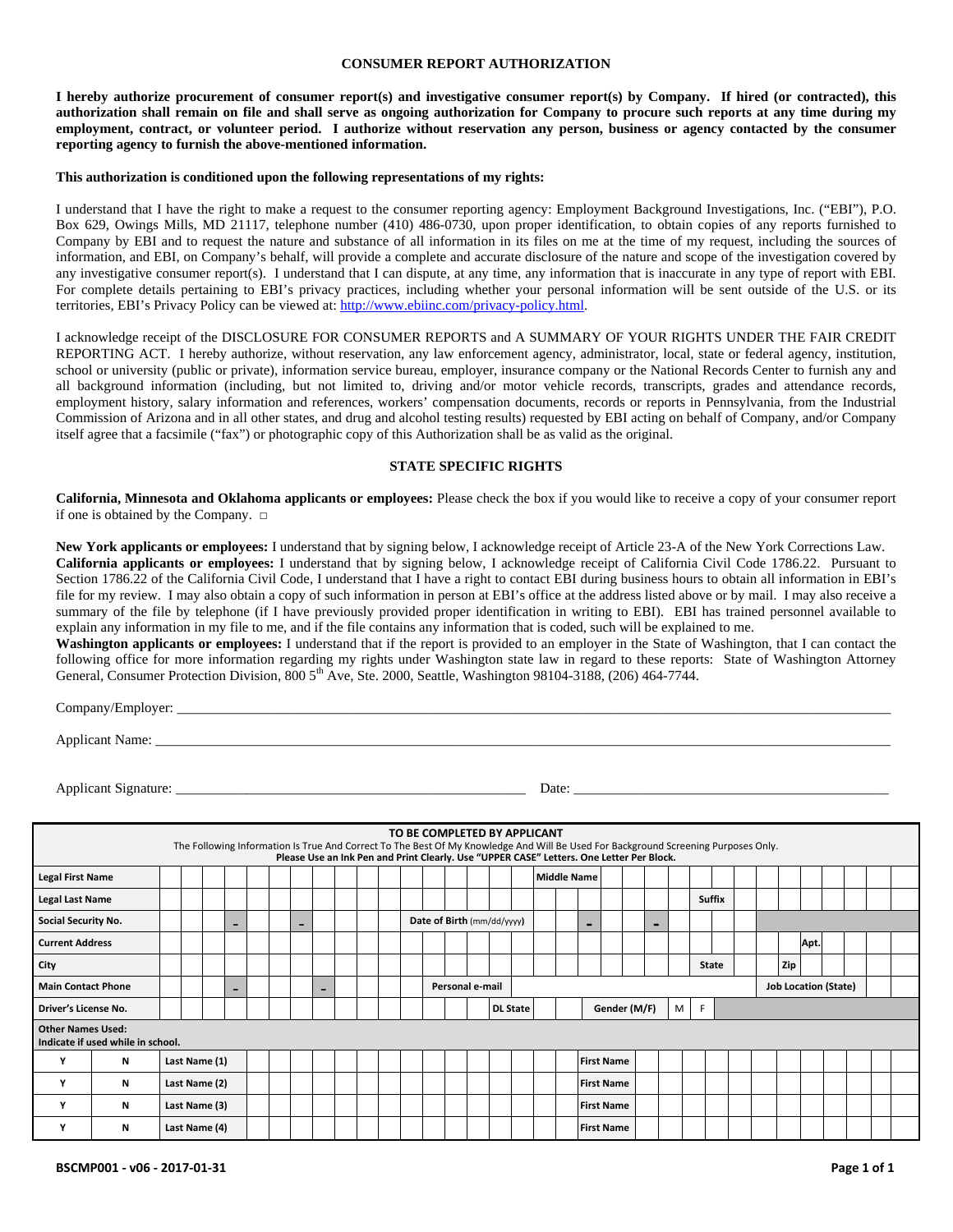*Para información en español, visite [www.consumerfinance.gov/learnmore](http://www.consumerfinance.gov/learnmore) o escribe a la Consumer Financial Protection Bureau, 1700 G Street N.W., Washington, DC 20552.*

### **A Summary of Your Rights Under the Fair Credit Reporting Act**

The federal Fair Credit Reporting Act (FCRA) promotes the accuracy, fairness, and privacy of information in the files of consumer reporting agencies. There are many types of consumer reporting agencies, including credit bureaus and specialty agencies (such as agencies that sell information about check writing histories, medical records, and rental history records). Here is a summary of your major rights under the FCRA. **For more information, including information about additional rights, go to [www.consumerfinance.gov/learnmore](http://www.consumerfinance.gov/learnmore) or write to: Consumer Financial Protection Bureau, 1700 G Street N.W., Washington, DC 20552.**

- **You must be told if information in your file has been used against you.** Anyone who uses a credit report or another type of consumer report to deny your application for credit, insurance, or employment – or to take another adverse action against you – must tell you, and must give you the name, address, and phone number of the agency that provided the information.
- **You have the right to know what is in your file.** You may request and obtain all the information about you in the files of a consumer reporting agency (your "file disclosure"). You will be required to provide proper identification, which may include your Social Security number. In many cases, the disclosure will be free. You are entitled to a free file disclosure if:
	- a person has taken adverse action against you because of information in your credit report;
	- you are the victim of identity theft and place a fraud alert in your file;
	- your file contains inaccurate information as a result of fraud;
	- you are on public assistance;
	- you are unemployed but expect to apply for employment within 60 days.

In addition, all consumers are entitled to one free disclosure every 12 months upon request from each nationwide credit bureau and from nationwide specialty consumer reporting agencies. Se[e www.consumerfinance.gov/learnmore](http://www.consumerfinance.gov/learnmore) for additional information.

- **You have the right to ask for a credit score.** Credit scores are numerical summaries of your credit-worthiness based on information from credit bureaus. You may request a credit score from consumer reporting agencies that create scores or distribute scores used in residential real property loans, but you will have to pay for it. In some mortgage transactions, you will receive credit score information for free from the mortgage lender.
- **You have the right to dispute incomplete or inaccurate information.** If you identify information in your file that is incomplete or inaccurate, and report it to the consumer reporting agency, the agency must investigate unless your dispute is frivolous. See [www.consumerfinance.gov/learnmore](http://www.consumerfinance.gov/learnmore) for an explanation of dispute procedures.
- **Consumer reporting agencies must correct or delete inaccurate, incomplete, or unverifiable information.** Inaccurate, incomplete or unverifiable information must be removed or corrected, usually within 30 days. However, a consumer reporting agency may continue to report information it has verified as accurate.
- **Consumer reporting agencies may not report outdated negative information.** In most cases, a consumer reporting agency may not report negative information that is more than seven years old, or bankruptcies that are more than 10 years old.
- **Access to your file is limited.** A consumer reporting agency may provide information about you only to people with a valid need – usually to consider an application with a creditor, insurer, employer, landlord, or other business. The FCRA specifies those with a valid need for access.
- **You must give your consent for reports to be provided to employers.** A consumer reporting agency may not give out information about you to your employer, or a potential employer, without your written consent given to the employer. Written consent generally is not required in the trucking industry. For more information, go to [www.consumerfinance.gov/learnmore.](http://www.consumerfinance.gov/learnmore)
- **You may limit "prescreened" offers of credit and insurance you get based on information in your credit report.** Unsolicited "prescreened" offers for credit and insurance must include a toll-free phone number you can call if you choose to remove your name and address from the lists these offers are based on. You may opt-out with the nationwide credit bureaus at 1-888-567- 8688.
- **You may seek damages from violators.** If a consumer reporting agency, or, in some cases, a user of consumer reports or a furnisher of information to a consumer reporting agency violates the FCRA, you may be able to sue in state or federal court.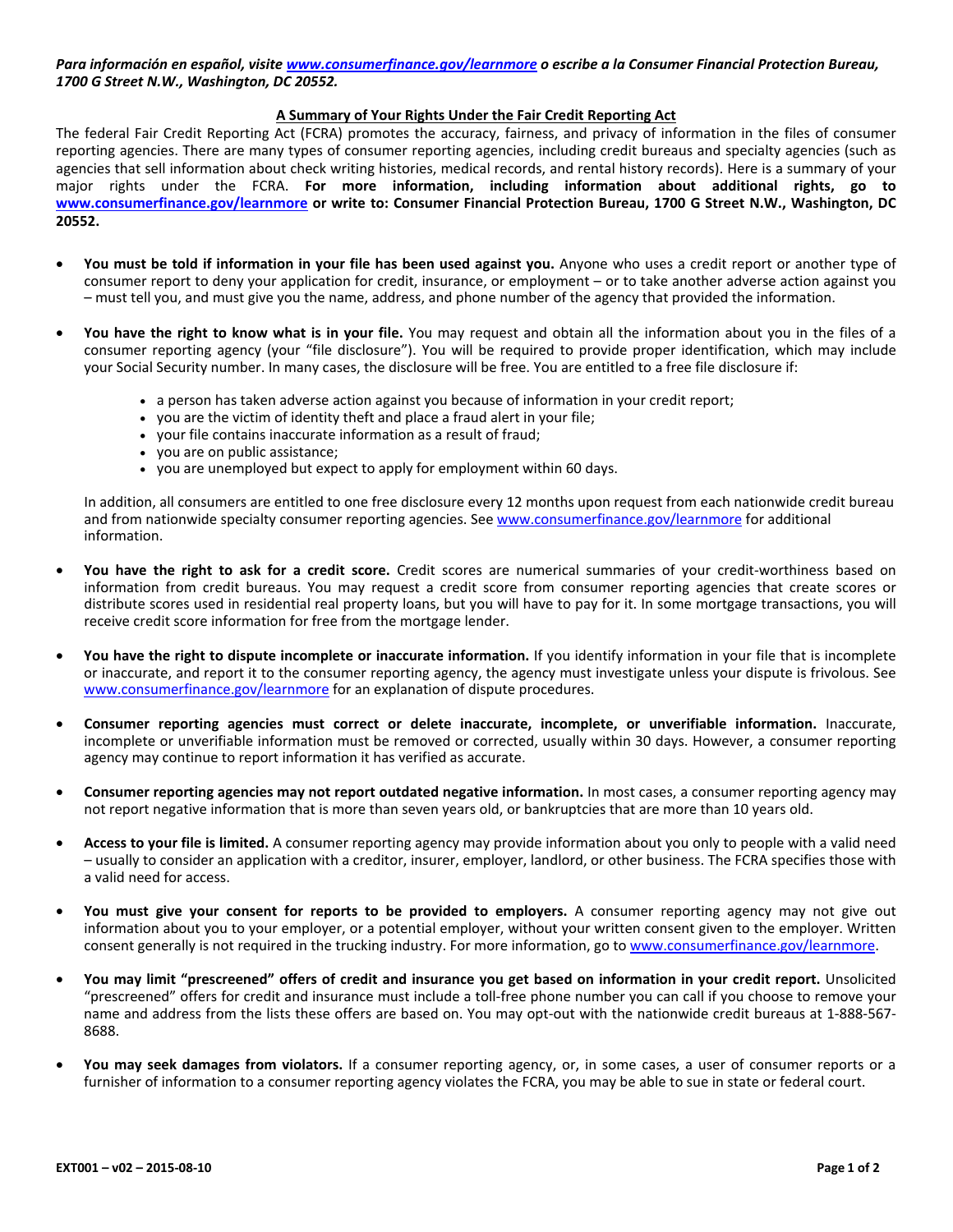• **Identity theft victims and active duty military personnel have additional rights.** For more information, visit [www.consumerfinance.gov/learnmore.](http://www.consumerfinance.gov/learnmore)

**States may enforce the FCRA, and many states have their own consumer reporting laws. In some cases, you may have more rights under state law. For more information, contact your state or local consumer protection agency or your state Attorney General. For information about your federal rights, contact:**

|                            | <b>TYPE OF BUSINESS:</b>                                                                                                                                                                                                                                                                                                                                                                                                                                                                                                                                                                                                                      | <b>CONTACT:</b>                                                                                                                                                                                                                                                                                                                                                                                                                                                                                                                  |
|----------------------------|-----------------------------------------------------------------------------------------------------------------------------------------------------------------------------------------------------------------------------------------------------------------------------------------------------------------------------------------------------------------------------------------------------------------------------------------------------------------------------------------------------------------------------------------------------------------------------------------------------------------------------------------------|----------------------------------------------------------------------------------------------------------------------------------------------------------------------------------------------------------------------------------------------------------------------------------------------------------------------------------------------------------------------------------------------------------------------------------------------------------------------------------------------------------------------------------|
| 1.                         | a. Banks, savings associations, and credit unions with total<br>assets of over \$10 billion and their affiliates.                                                                                                                                                                                                                                                                                                                                                                                                                                                                                                                             | <b>Consumer Financial Protection Bureau</b><br>a.<br>1700 G Street N.W.<br>Washington, DC 20552                                                                                                                                                                                                                                                                                                                                                                                                                                  |
|                            | b. Such affiliates that are not banks, savings associations, or<br>credit unions also should list, in addition to the CFPB:                                                                                                                                                                                                                                                                                                                                                                                                                                                                                                                   | b.<br>Federal Trade Commission: Consumer Response Center -<br><b>FCRA</b><br>Washington, DC 20580<br>(877) 382-4357                                                                                                                                                                                                                                                                                                                                                                                                              |
| 2.<br>a.<br>b.<br>c.<br>d. | To the extent not included in item 1 above:<br>National banks, federal savings associations, and federal<br>branches and federal agencies of foreign banks<br>State member banks, branches and agencies of foreign<br>banks (other than federal branches, federal agencies, and<br>insured state branches of foreign banks), commercial<br>lending companies owned or controlled by foreign banks,<br>and organizations operating under section 25 or 25A of the<br><b>Federal Reserve Act</b><br>Nonmember Insured Banks, Insured State Branches of<br>Foreign Banks, and insured state savings associations<br><b>Federal Credit Unions</b> | Office of the Comptroller of the Currency<br>a.<br><b>Customer Assistance Group</b><br>1301 McKinney Street, Suite 3450<br>Houston, TX 77010-9050<br>Federal Reserve Consumer Help Center<br>b.<br>P.O. Box 1200<br>Minneapolis, MN 55480<br>FDIC Consumer Response Center<br>c.<br>1100 Walnut Street, Box #11<br>Kansas City, MO 64106<br>d.<br>National Credit Union Administration<br>Office of Consumer Protection (OCP)<br>Division of Consumer Compliance and Outreach (DCCO)<br>1775 Duke Street<br>Alexandria, VA 22314 |
| 3.                         | Air carriers                                                                                                                                                                                                                                                                                                                                                                                                                                                                                                                                                                                                                                  | Asst. General Counsel for Aviation Enforcement & Proceedings<br><b>Aviation Consumer Protection Division</b><br>Department of Transportation<br>1200 New Jersey Avenue, S.E.<br>Washington, DC 20423                                                                                                                                                                                                                                                                                                                             |
| 4.                         | Creditors Subject to Surface Transportation Board                                                                                                                                                                                                                                                                                                                                                                                                                                                                                                                                                                                             | Office of Proceedings, Surface Transportation Board<br>Department of Transportation<br>395 E. Street S.W.<br>Washington, DC 20423                                                                                                                                                                                                                                                                                                                                                                                                |
| 5.                         | Creditors Subject to Packers and Stockyards Act, 1921                                                                                                                                                                                                                                                                                                                                                                                                                                                                                                                                                                                         | Nearest Packers and Stockyards Administration area supervisor                                                                                                                                                                                                                                                                                                                                                                                                                                                                    |
| 6.                         | <b>Small Business Investment Companies</b>                                                                                                                                                                                                                                                                                                                                                                                                                                                                                                                                                                                                    | Associate Deputy Administrator for Capital Access<br>United States Small Business Administration<br>409 Third Street, SW, 8th Floor<br>Washington, DC 20549                                                                                                                                                                                                                                                                                                                                                                      |
| 7.                         | <b>Brokers and Dealers</b>                                                                                                                                                                                                                                                                                                                                                                                                                                                                                                                                                                                                                    | Securities and Exchange Commission<br>100 F Street, N.E.<br>Washington, DC 20549                                                                                                                                                                                                                                                                                                                                                                                                                                                 |
| 8.                         | Federal Land Banks, Federal Land Bank Associations, Federal<br>Intermediate Credit Banks, and Production Credit<br>Associations                                                                                                                                                                                                                                                                                                                                                                                                                                                                                                               | Farm Credit Administration<br>1501 Farm Credit Drive<br>McLean, VA 22102-5090                                                                                                                                                                                                                                                                                                                                                                                                                                                    |
| 9.                         | Retailers, Finance Companies, and All Other Creditors Not<br><b>Listed Above</b>                                                                                                                                                                                                                                                                                                                                                                                                                                                                                                                                                              | FTC Regional Office for region in which the creditor operates or<br>Federal Trade Commission: Consumer Response Center - FCRA<br>Washington, DC 20580<br>(877) 382-4357                                                                                                                                                                                                                                                                                                                                                          |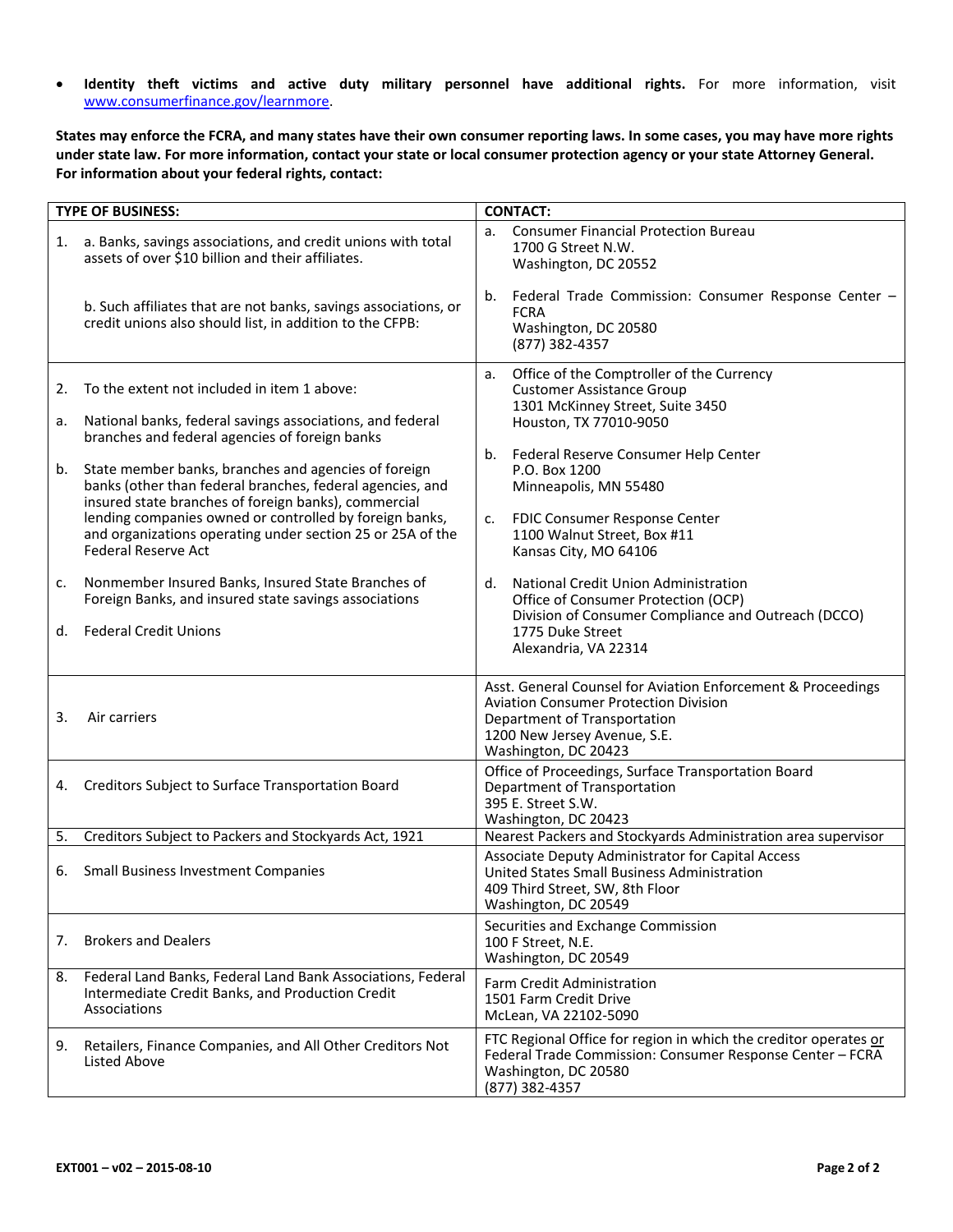#### **FOR CALIFORNIA RESIDENTS ONLY California Consumer Rights**

The following information may be obtained from EBI, Inc., 20 New Plant Court, Suite 200, Owings Mills, MD 21117, ("Agency"). Our office hours are from 9:00 a.m. to 5:00 p.m. ETZ. Our telephone number is 800-324-7700, and our website address is [http://www.ebiinc.com.](http://www.ebiinc.com/) For complete details pertaining to EBI's privacy practices, including whether your personal information will be sent outside of the U.S. or its territories, EBI's Privacy Policy can be viewed at[: http://www.ebiinc.com/privacy-policy.html.](http://www.ebiinc.com/privacy-policy.html)

You have rights when an investigative consumer report is obtained by you. The following are some of your rights:

- 1. Whoever obtained the report is required to give you a free copy.
- 2. You have the right to contact the Agency that made the report. You can do this in one of the following ways:
	- (a) You may go to the Agency in person during the normal business hours. You can bring someone with you. That person may be required to present identification. You may be required to sign a paper allowing the Agency to discuss your file with or to show your file to this person.
	- (b) You may receive your file by certified mail, if you have given written notice to the Agency that you want information mailed to you or to another person you want to receive the file. You will be required to provide identification when you write for your file.
	- (c) You may be able to discuss your file over the telephone if you have given written instructions to the Agency and have provided identification.
- 3. You have the right to receive a copy of your file or your investigative consumer report at the Agency. You may be charged up to \$8.00 to obtain a copy of your report or file. However, you may receive a free copy if:
	- (a) Once during a twelve month period if you are unemployed and intend to seek employment within sixty (60) days or you receive public welfare assistance or you believe your file contains inaccurate information because of fraud.
	- (b) If you are receiving a copy from the Agency relating to an investigation into the accuracy of the information you have disputed or if information is put back into your file.
- 4. You have the right to know the following information:
	- (a) The names of the persons and the companies who have received a report about you in the last three (3) years. You may request their addresses and telephone numbers.
	- (b) Explanations of any codes or abbreviations used in your report, so you can understand the report.
- 5. You have the right to dispute any information in your file. You must contact the Agency directly to do so. The person who ordered a report is required to give you the name and address of the Agency.
	- (a) The Agency has thirty (30) days from the day it received your dispute to complete the investigation.
	- (b) When the Agency is done with the investigation, it must tell you of any changes made in the report as a result of the investigation.
	- (c) If the investigation does not remove the information disputed by you, you have the right to place your statement of the facts in your file. The Agency has people to help you write the statement. The Agency may limit your statement to five hundred (500) words.
	- (d) If information is removed or you add a statement to your file, you can request the Agency to send the report, as changed or with your statement, to anyone who received the information in the last two (2) years.
	- (e) If information that is removed from your files is placed back in your file, you are entitled to receive written notice of that fact and you have the right to dispute the information added.
- 6. You also have rights under federal law in regard to your report. A copy of those rights are given to you with this California statement of consumer rights. Many of these rights are also included within California law. Under federal law, your report is called a consumer report, not an investigative consumer report, if it did not include personal interviews.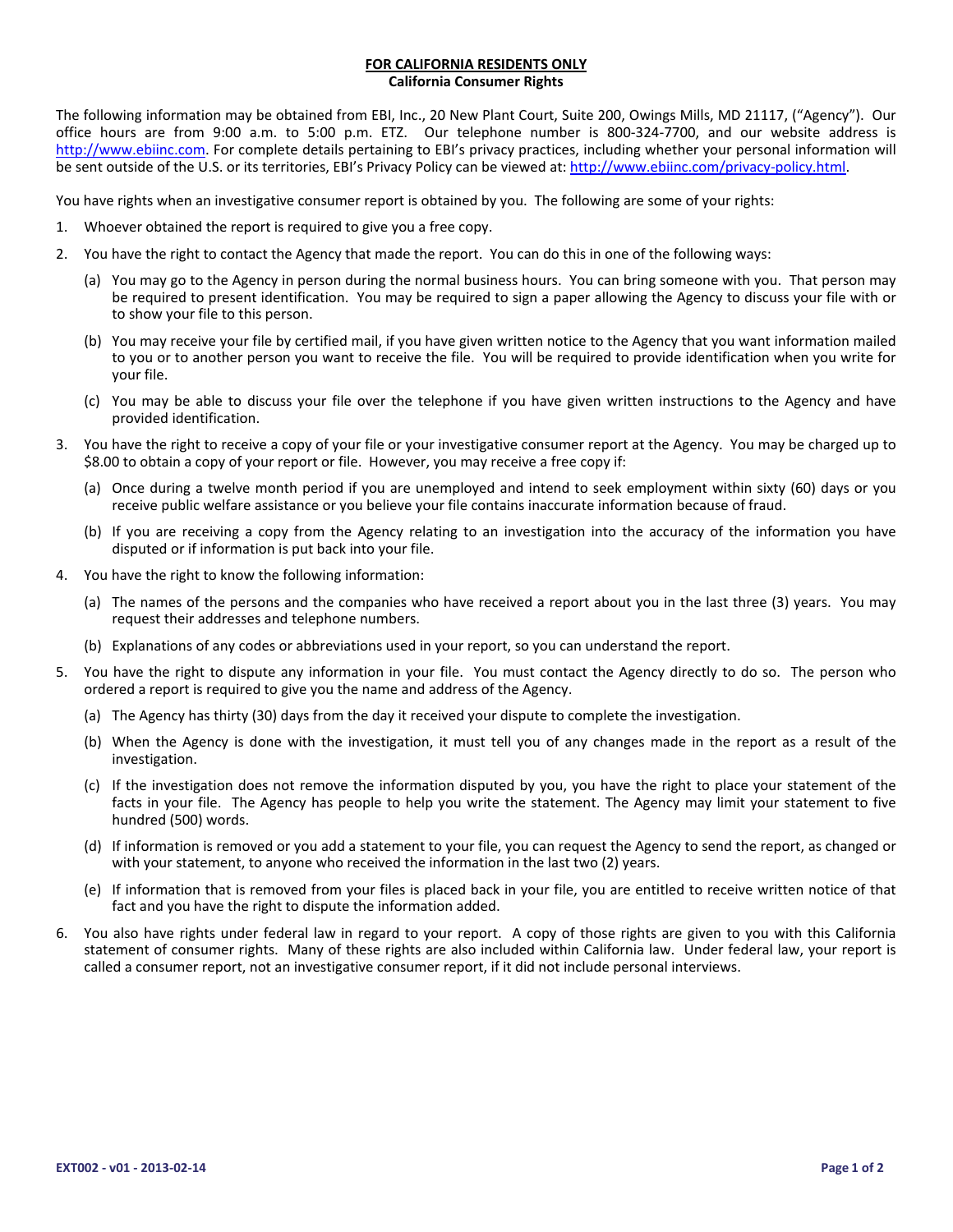### **SOLO PARA RESIDENTES DE CALIFORNIA Derechos del Consumidor de California**

La siguiente inforacion puede obtenerse a partir de EBI, Inc., 20 New Plant Court, Suite 200, Owings Mills, MD 21117 ("Agencia"). Nuesto horario de oficina es de 9:00 a.m. to 5:00 p.m. ETZ. Nuestro teléfono es 800-324-7700, y nuestra dirección es: [http://www.ebiinc.com.](http://www.ebiinc.com/) For detalles relativos a las prácticas de privacidad de EBI, incluso si su información personal será enviado fuera de los EE.UU. o sus territorios, Política de Privacidad de EBI se puede ver en: [http://www.ebiinc.com/privacy](http://www.ebiinc.com/privacy-policy.html)[policy.html.](http://www.ebiinc.com/privacy-policy.html)

Ud. tiene derechos cuando una investigación de reporte al consumidor es obtenida por ud. los siguientes son sus derechos:

- 1. Quien sea que obtenga el informe, es requerido darle a ud. una copia grátis.
- 2. Ud. tiene el derecho de contactar a la Agencia que hizo el reporte (informe). Ud. puede hacer esto de una de las siguientes maneras:
	- (a) Ud. podría ir en persona durante horas de oficina. Ud. puede llevar a un acompañante. Su acompañante puede ser requerido a presentar identificación válida. Se le puede requerir a fírmar un papel permitiendo a la Agencia discutir o revelar su información a su acompañante.
	- (b) Ud. puede recibir su archivo por correo certificado, si ud. ha dado notificación por escrito a la Agencia para que su información sea enviada a ud. o a otra persona a quien ud. desea que se le envíe la misma. Se requiere proveer su información cuando envíe por la misma.
	- (c) Ud. puede discutir su archivo por teléfono si es que ud. ha dado las instrucciones por escrito a la Agencia y ha provisto su información necesaria.
- 3. Ud. tiene el derecho de recibir una copia de su archivo o su informe de la investigación al consumidor en la Agencia. Puede haber un cargo hasta de \$8.00 para obtener una copia de su informe o su archivo. De todos modos, podría recibir una copia grátis si:
	- (a) Una vez, durante un periodo de doce (12) meses si ud. esta sin empleo y trata de conseguir empleo en un periodo de sesenta (60) dias, o si ud. recibe ayuda de asistencia pública, o también si ud. cree que su archivo contiene información no correcta por fraude.
	- (b) Si ud. recibe una copia de la Agencia relacionada a una investigación no exacta que cuestionó o si la información fue regresada a su archivo.
- 4. Ud. tiene el derecho de conocer la siguiente información:
	- (a) Los nombres de las personas y compañias que hayan recibido algún informe suyo en los últimos tres (3) años. Ud. puede requerir sus direcciones y números telefónicos.
	- (b) Explicaciones de algunos códigos o abreviaciones usados en su informe para que ud. pueda entenderlo.
- 5. Ud. tiene el derecho de discutir o cuestionar cualquier información en su archivo. Para hacer eso deberá contactar a la Agencia directamente. La persona que ordena el informe es requerida de darle el nombre y la dirección de la Agencia.
	- (a) La Agencia tendrá treinta (30) dias hábiles desde el dia que recibe su queja para completar la investigación.
	- (b) Cuando la Agencia haya terminado con la investigación debera informar a ud. de cualquier cambio producido en el informe como resultado de la investigación.
	- (c) Si la investigación no quita (borra) la información que ud. cuestiona, ud. tiene el derecho de poner su declaración de los hechos en su archivo. La Agencia tiene gente capacitada para ayudarle a escribir su declaración. La Agencia podría limitar su declaración a quinientas (500) palabras.
	- (d) Si hay información quitada o agregada en la declaración de su archivo, ud. puede pedir a la Agencia enviar el informe con la nueva información de su declaración a cualquiera que haya recibido la información en los últimos dos (2) años.
	- (e) Si la información que fue quitada de su archivo es retornada al mismo, entonces, ud. tiene la facultad de recibir notificación por escrito de aquel hecho y tiene el derecho a disputar la información agregada.
- 6. Ud. tambien tiene derechos bajo ley federal respecto a su informe. Una copia de esos derechos le serán dadas con esta declaración de los derechos al consumidor de California. Muchos de estos derechos estan incluídos en la ley del estado de California. Bajo ley federal, su informe es llamado Reporte del Consumidor, no una investigación al consumidor, si eso no contiene entrevistas personales.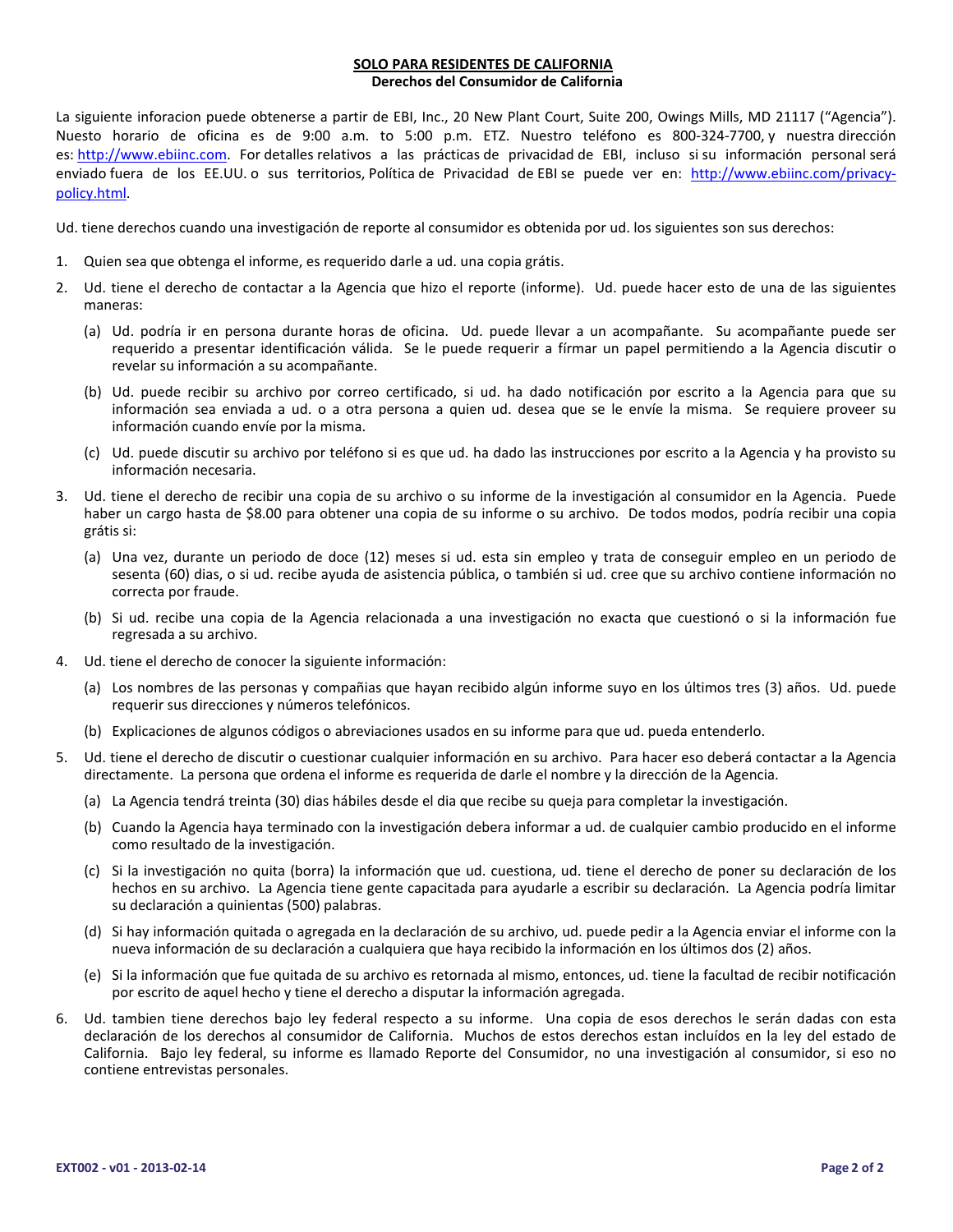## **NEW YORK CORRECTION LAW - ARTICLE 23-A LICENSURE AND EMPLOYMENT OF PERSONS PREVIOUSLY CONVICTED OF ONE OR MORE CRIMINAL OFFENSES**

§**[750. Definitions.](#page-6-0)**

§**[751. Applicability.](#page-6-1)**

§**[752. Unfair discrimination against persons previously convicted of one or more criminal offenses prohibited.](#page-6-2)**

§**[753. Factors to be considered concerning a previous criminal conviction;](#page-6-3) presumption.**

§**[754. Written statement upon denial of license or employment.](#page-7-0)**

## §**[755. Enforcement.](#page-7-1)**

<span id="page-6-0"></span>§750. Definitions. For the purposes of this article, the following terms shall have the following meanings:

- (1) "Public agency" means the state or any local subdivision thereof, or any state or local department, agency, board or commission.
- (2) "Private employer" means any person, company, corporation, labor organization or association which employs ten or more persons.
- (3) "Direct relationship" means that the nature of criminal conduct for which the person was convicted has a direct bearing on his fitness or ability to perform one or more of the duties or responsibilities necessarily related to the license, opportunity, or job in question.
- (4) "License" means any certificate, license, permit or grant of permission required by the laws of this state, its political subdivisions or instrumentalities as a condition for the lawful practice of any occupation, employment, trade, vocation, business, or profession. Provided, however, that "license" shall not, for the purposes of this article, include any license or permit to own, possess, carry, or fire any explosive, pistol, handgun, rifle, shotgun, or other firearm.
- (5) "Employment" means any occupation, vocation or employment, or any form of vocational or educational training. Provided, however, that "employment" shall not, for the purposes of this article, include membership in any law enforcement agency.

<span id="page-6-1"></span>§751. Applicability. The provisions of this article shall apply to any application by any person for a license or employment at any public or private employer, who has previously been convicted of one or more criminal offenses in this state or in any other jurisdiction, and to any license or employment held by any person whose conviction of one or more criminal offenses in this state or in any other jurisdiction preceded such employment or granting of a license, except where a mandatory forfeiture, disability or bar to employment is imposed by law, and has not been removed by an executive pardon, certificate of relief from disabilities or certificate of good conduct. Nothing in this article shall be construed to affect any right an employer may have with respect to an intentional misrepresentation in connection with an application for employment made by a prospective employee or previously made by a current employee.

<span id="page-6-2"></span>**§752. Unfair discrimination against persons previously convicted of one or more criminal offenses prohibited**. No application for any license or employment, and no employment or license held by an individual, to which the provisions of this article are applicable, shall be denied or acted upon adversely by reason of the individual's having been previously convicted of one or more criminal offenses, or by reason of a finding of lack of "good moral character" when such finding is based upon the fact that the individual has previously been convicted of one or more criminal offenses, unless:

<span id="page-6-3"></span>(1) There is a direct relationship between one or more of the previous criminal offenses and the specific license or employment sought or held by the individual; or the issuance or continuation of the license or the granting or continuation of the employment would involve an unreasonable risk to property or to the safety or welfare of specific individuals or the general public.